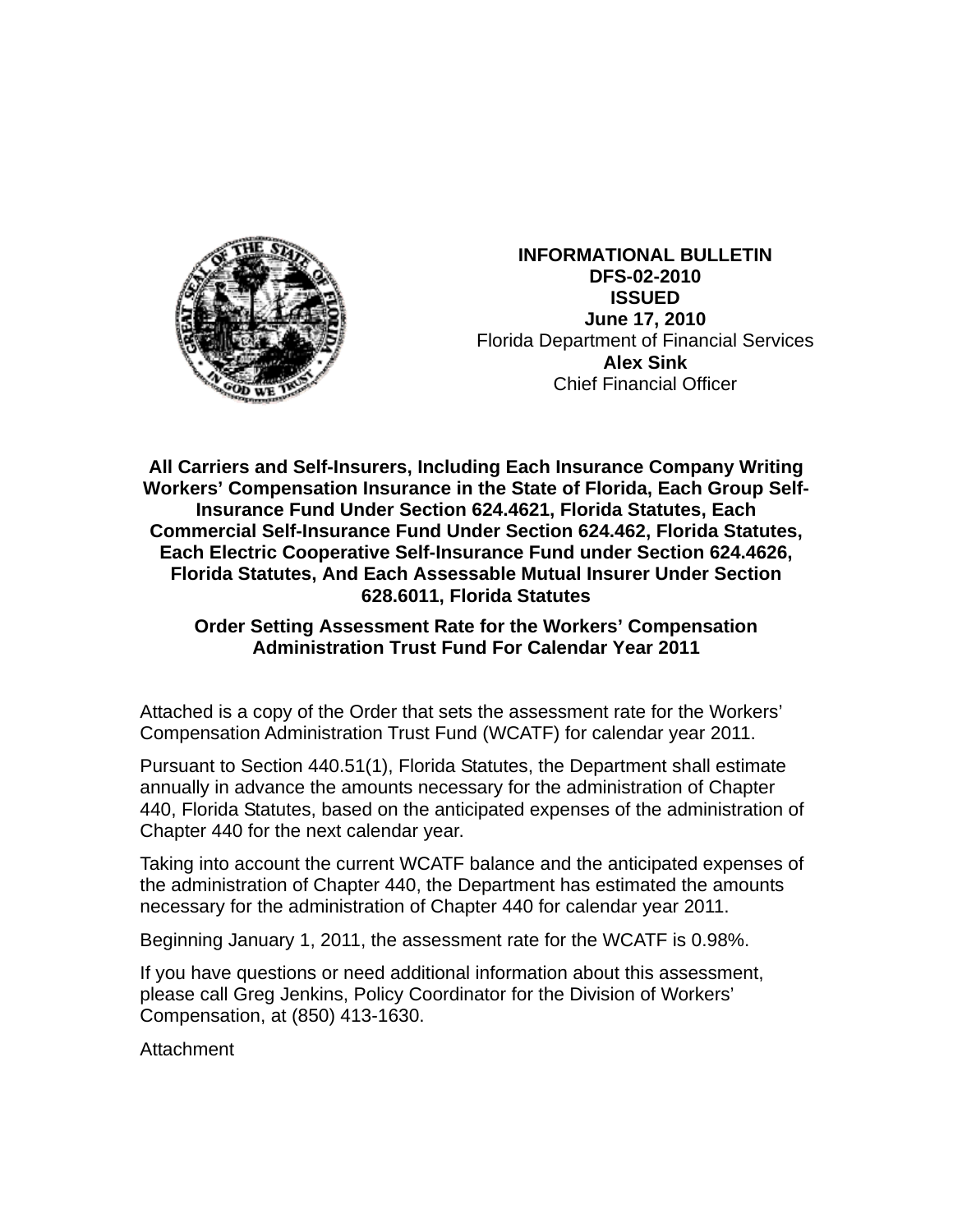

**STATE OF FLORIDA** 

000596

JUN 172010

**FILED** 

**Chief Financial Officer** Docketed by: 434B

 $\frac{1}{3}$ 

 $\frac{1}{2}$ 

 $\frac{1}{2}$ 

÷

IN THE MATTER OF:

# ASSESSMENT RATE FOR WORKERS' COMPENSATION ADMINISTRATION TRUST FUND FOR CALENDAR YEAR 2011

CASE NO. 105011-09-WC

### **ORDER**

THIS CAUSE came on for consideration pursuant to the provisions of Section 440.51(1), Florida Statutes, which require the Department of Financial Services (hereinafter referred to as the "Department") to annually notify carriers and self-insurers of the assessment rate necessary for the administration of Chapter 440, Florida Statutes. The Department, having considered the amounts necessary for the administration of Chapter 440, Florida Statutes, for calendar year 2011, and being otherwise fully advised in the premises, hereby finds and orders as follows:

Section 440.51(1), Florida Statutes, requires the Department to estimate annually  $1.$ in advance the amounts necessary for the administration of Chapter 440, Florida Statutes. Pursuant to Section 440.51(1)(a), Florida Statutes, the Department shall, by July 1 of each year, notify carriers and self-insurers of the assessment rate, which shall be based on the anticipated expenses of the administration of Chapter 440, Florida Statutes, for the next calendar year.

With respect to calendar year 2011, the Department has estimated the amount  $2.$ necessary for the administration of Chapter 440, Florida Statutes. The estimated rate is .98%.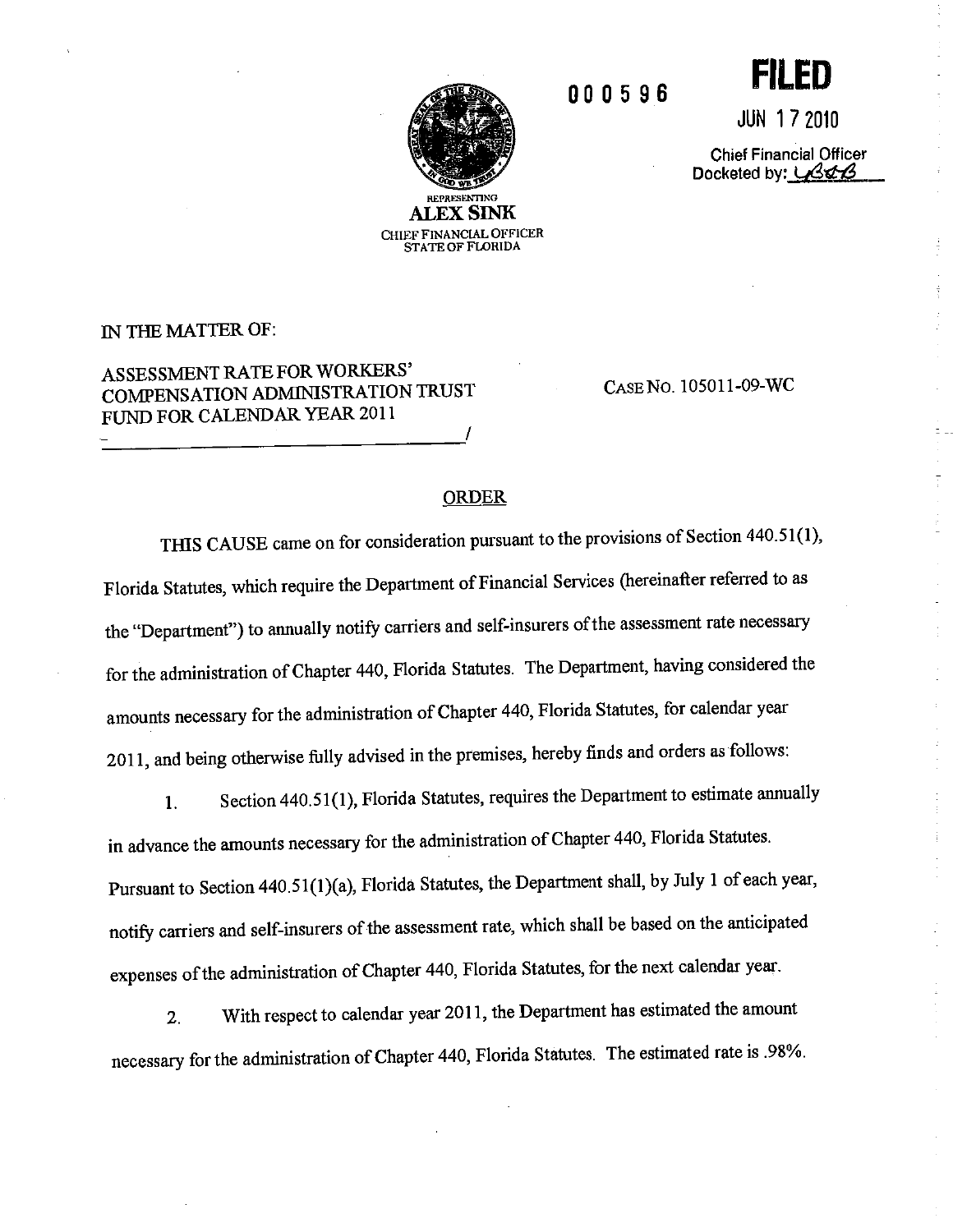#### IT IS THEREFORE ORDERED:

Each carrier and self-insurer, including each insurance company writing workers' compensation insurance in the State of Florida, each group self-insurance fund under Section 624.4621, Florida Statutes, each commercial self-insurance fund under Section 624.462, Florida Statutes, each electric cooperative self-insurance fund under Section 624.4626, Florida Statutes, and each assessable mutual insurer under Section 628.6011, Florida Statutes, shall pay an assessment for deposit into the Workers' Compensation Administration Trust Fund in the amount of ninety-eight hundredths of one percent (0.98%) of the net premiums collected (or earned, as per Division of Workers' Compensation Bulletin Number 228) on workers' compensation insurance issued by the company in the State of Florida. Pursuant to Chapter 2000-150, Laws of Florida, the net premiums assessed for the calendar quarter shall be adjusted to include the deductible premium credits or discounts the company has applied to its deductible policies.

İ  $\frac{1}{4}$ 

 $\tilde{\tau}$ 

 $\frac{1}{2}$ 

 $\frac{1}{2} \left( \begin{array}{cc} 1 & 0 & 0 \\ 0 & 1 & 0 \\ 0 & 0 & 0 \\ 0 & 0 & 0 \\ 0 & 0 & 0 \\ 0 & 0 & 0 \\ 0 & 0 & 0 \\ 0 & 0 & 0 \\ 0 & 0 & 0 \\ 0 & 0 & 0 \\ 0 & 0 & 0 & 0 \\ 0 & 0 & 0 & 0 \\ 0 & 0 & 0 & 0 \\ 0 & 0 & 0 & 0 & 0 \\ 0 & 0 & 0 & 0 & 0 \\ 0 & 0 & 0 & 0 & 0 \\ 0 & 0 & 0 & 0 & 0 & 0 \\ 0 & 0 & 0 & 0 & 0$ 

Beginning on the self-insurer's anniversary date falling within calendar year 2011, each individual self-insured employer under Section 440.38, Florida Statutes, shall pay an assessment for deposit into the Workers' Compensation Administration Trust Fund in the amount of ninetyeight hundredths of one percent (0.98%) of net premiums computed by the Division of Workers' Compensation, as if the company had purchased workers' compensation insurance in the State of Florida.

 $\boldsymbol{2}$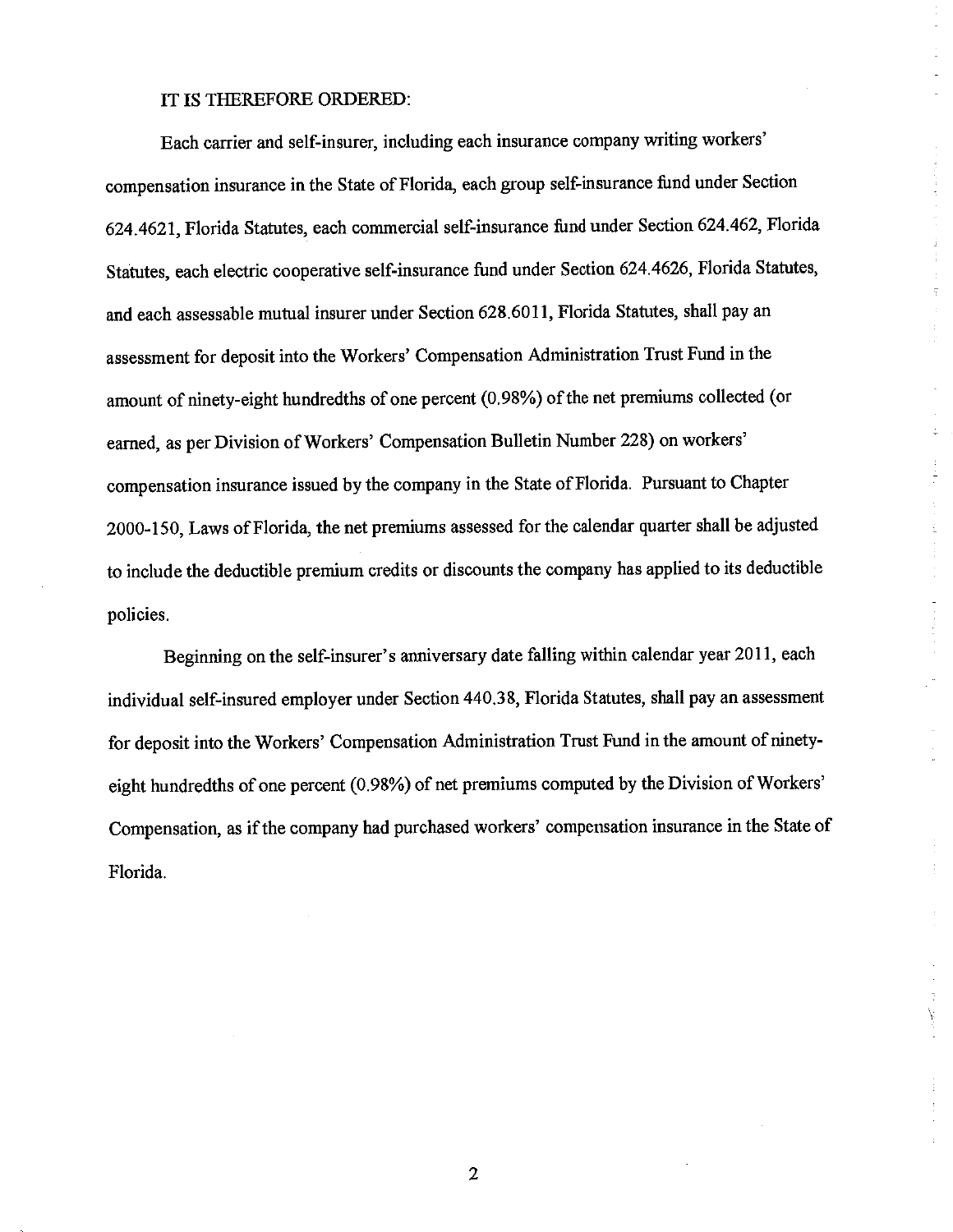The Workers' Compensation Administration Trust Fund assessment shall become due and be paid to the Division of Workers' Compensation quarterly, within thirty (30) days of receipt of notice.

DONE and ORDERED this  $\int \overline{7}$  day of June 2010.

y Sini ALEX<sub>S</sub>